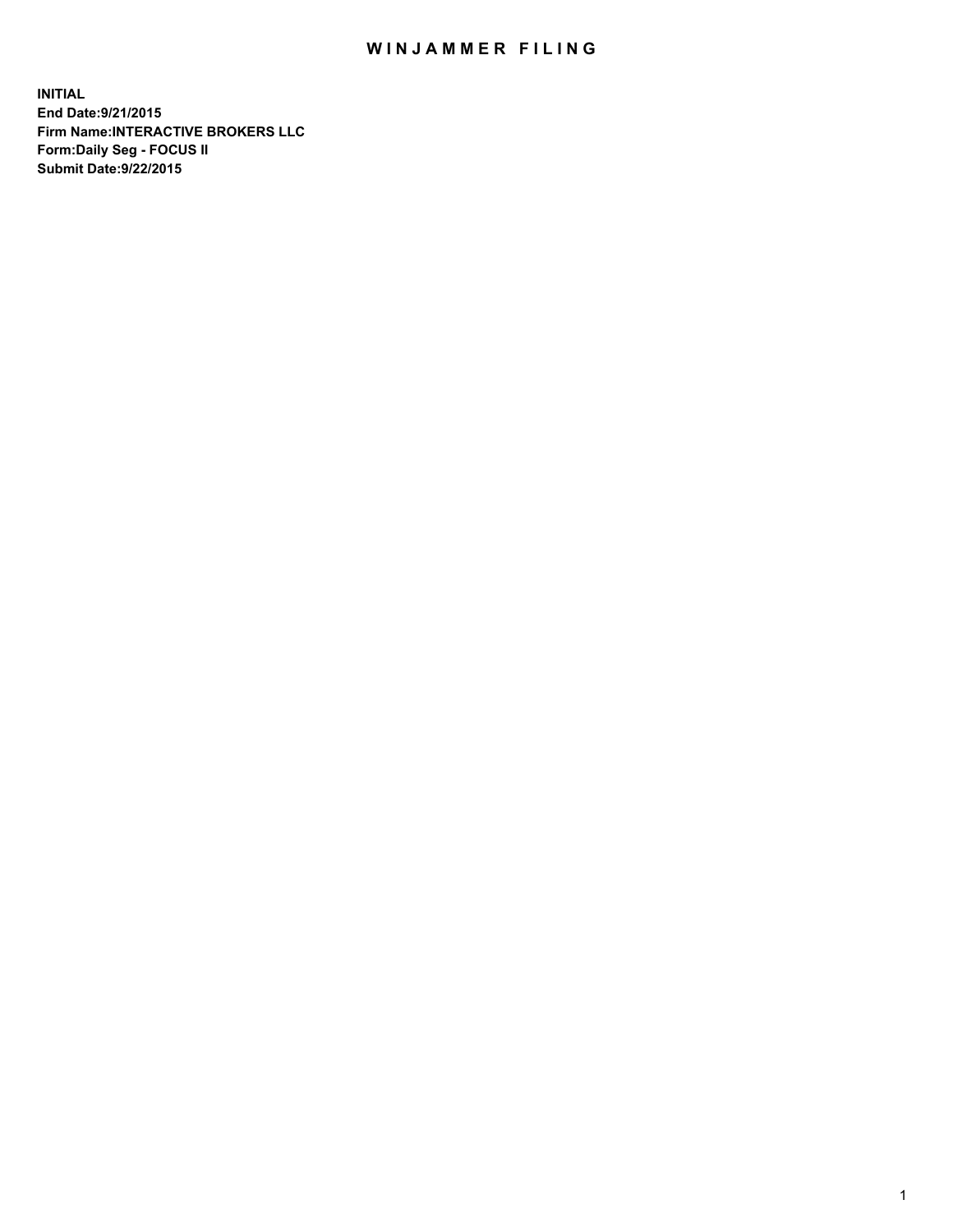## **INITIAL End Date:9/21/2015 Firm Name:INTERACTIVE BROKERS LLC Form:Daily Seg - FOCUS II Submit Date:9/22/2015 Daily Segregation - Cover Page**

| Name of Company<br><b>Contact Name</b><br><b>Contact Phone Number</b><br><b>Contact Email Address</b>                                                                                                                                                                                                                          | <b>INTERACTIVE BROKERS LLC</b><br><b>Michael Ellman</b><br>203-422-8926<br>mellman@interactivebrokers.co<br>$\underline{\mathbf{m}}$ |
|--------------------------------------------------------------------------------------------------------------------------------------------------------------------------------------------------------------------------------------------------------------------------------------------------------------------------------|--------------------------------------------------------------------------------------------------------------------------------------|
| FCM's Customer Segregated Funds Residual Interest Target (choose one):<br>a. Minimum dollar amount: ; or<br>b. Minimum percentage of customer segregated funds required:%; or<br>c. Dollar amount range between: and; or<br>d. Percentage range of customer segregated funds required between:% and%.                          | $\overline{\mathbf{0}}$<br>$\overline{\mathbf{0}}$<br>155,000,000 245,000,000<br>00                                                  |
| FCM's Customer Secured Amount Funds Residual Interest Target (choose one):<br>a. Minimum dollar amount: ; or<br>b. Minimum percentage of customer secured funds required:%; or<br>c. Dollar amount range between: and; or<br>d. Percentage range of customer secured funds required between: % and %.                          | $\overline{\mathbf{0}}$<br>$\mathbf 0$<br>80,000,000 120,000,000<br>00                                                               |
| FCM's Cleared Swaps Customer Collateral Residual Interest Target (choose one):<br>a. Minimum dollar amount: ; or<br>b. Minimum percentage of cleared swaps customer collateral required:% ; or<br>c. Dollar amount range between: and; or<br>d. Percentage range of cleared swaps customer collateral required between:% and%. | $\overline{\mathbf{0}}$<br>$\overline{\mathbf{0}}$<br>0 <sub>0</sub><br>0 <sub>0</sub>                                               |

Attach supporting documents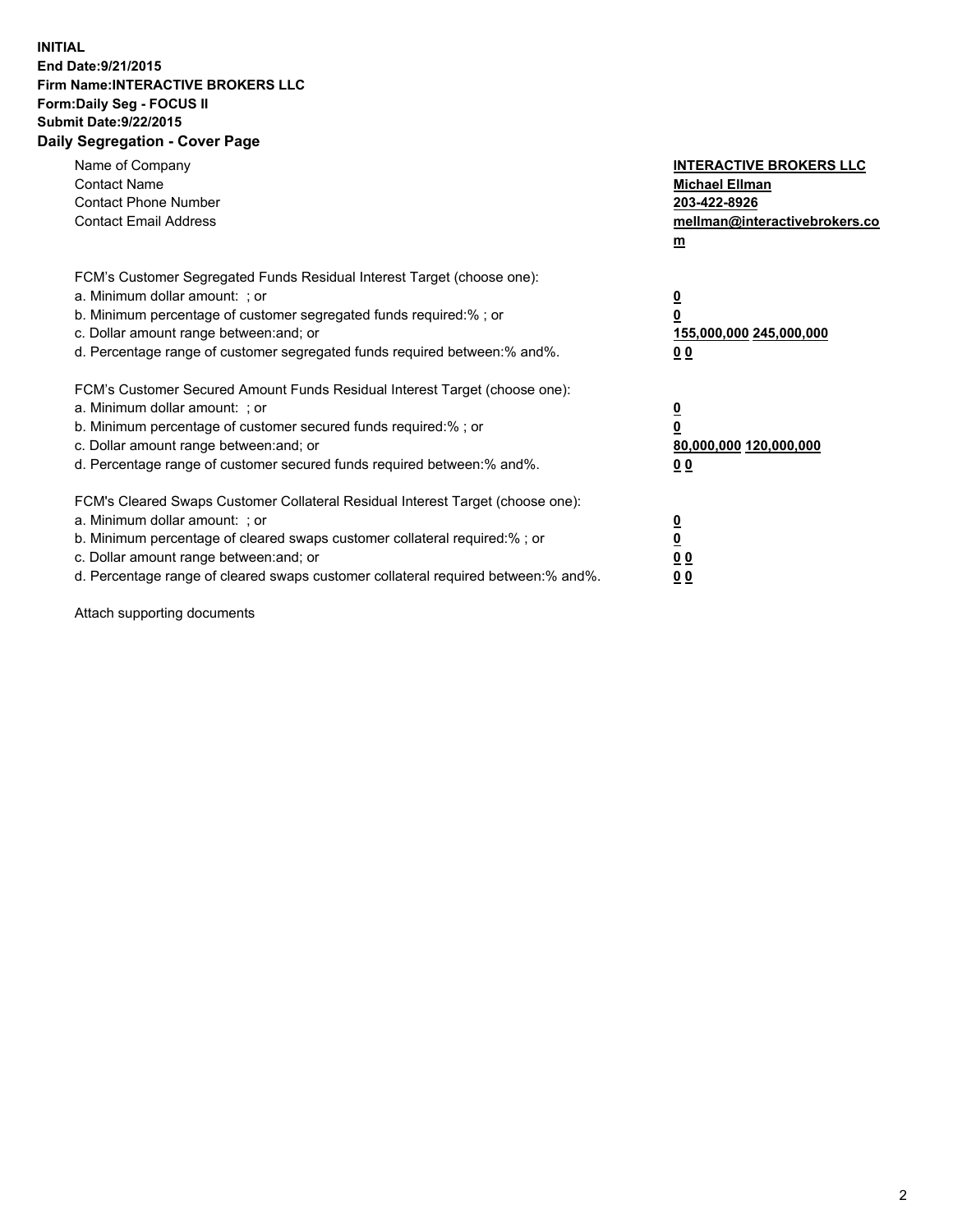## **INITIAL End Date:9/21/2015 Firm Name:INTERACTIVE BROKERS LLC Form:Daily Seg - FOCUS II Submit Date:9/22/2015 Daily Segregation - Secured Amounts**

|     | $-$ 0.000 0.000 0.000 0.000 0.000 0.000 0.000 0.000 0.000 0.000 0.000 0.000 0.000 0.000 0.000 0.000 0.000 0.000 0.000 0.000 0.000 0.000 0.000 0.000 0.000 0.000 0.000 0.000 0.000 0.000 0.000 0.000 0.000 0.000 0.000 0.000 0 |                                          |
|-----|-------------------------------------------------------------------------------------------------------------------------------------------------------------------------------------------------------------------------------|------------------------------------------|
|     | Foreign Futures and Foreign Options Secured Amounts                                                                                                                                                                           |                                          |
|     | Amount required to be set aside pursuant to law, rule or regulation of a foreign                                                                                                                                              | $0$ [7305]                               |
|     | government or a rule of a self-regulatory organization authorized thereunder                                                                                                                                                  |                                          |
| 1.  | Net ledger balance - Foreign Futures and Foreign Option Trading - All Customers                                                                                                                                               |                                          |
|     | A. Cash                                                                                                                                                                                                                       | 339,309,087 [7315]                       |
|     | B. Securities (at market)                                                                                                                                                                                                     | $0$ [7317]                               |
| 2.  | Net unrealized profit (loss) in open futures contracts traded on a foreign board of trade                                                                                                                                     | <b>-5,083,700</b> [7325]                 |
| 3.  | Exchange traded options                                                                                                                                                                                                       |                                          |
|     | a. Market value of open option contracts purchased on a foreign board of trade                                                                                                                                                | 60,978 [7335]                            |
|     | b. Market value of open contracts granted (sold) on a foreign board of trade                                                                                                                                                  | -87,593 [7337]                           |
| 4.  | Net equity (deficit) (add lines 1.2. and 3.)                                                                                                                                                                                  | 334,198,772 [7345]                       |
| 5.  | Account liquidating to a deficit and account with a debit balances - gross amount                                                                                                                                             | 1,385,219 [7351]                         |
|     | Less: amount offset by customer owned securities                                                                                                                                                                              | 0 [7352] 1,385,219 [7354]                |
| 6.  | Amount required to be set aside as the secured amount - Net Liquidating Equity                                                                                                                                                | 335,583,991 [7355]                       |
|     | Method (add lines 4 and 5)                                                                                                                                                                                                    |                                          |
| 7.  | Greater of amount required to be set aside pursuant to foreign jurisdiction (above) or line                                                                                                                                   | 335,583,991 [7360]                       |
|     | 6.                                                                                                                                                                                                                            |                                          |
|     | FUNDS DEPOSITED IN SEPARATE REGULATION 30.7 ACCOUNTS                                                                                                                                                                          |                                          |
| 1.  | Cash in banks                                                                                                                                                                                                                 |                                          |
|     | A. Banks located in the United States                                                                                                                                                                                         | 3,700,149 [7500]                         |
|     | B. Other banks qualified under Regulation 30.7                                                                                                                                                                                | 0 [7520] 3,700,149 [7530]                |
| 2.  | Securities                                                                                                                                                                                                                    |                                          |
|     | A. In safekeeping with banks located in the United States                                                                                                                                                                     | 361,054,856 [7540]                       |
|     | B. In safekeeping with other banks qualified under Regulation 30.7                                                                                                                                                            | 0 [7560] 361,054,856 [7570]              |
| 3.  | Equities with registered futures commission merchants                                                                                                                                                                         |                                          |
|     | A. Cash                                                                                                                                                                                                                       | $0$ [7580]                               |
|     | <b>B.</b> Securities                                                                                                                                                                                                          | $0$ [7590]                               |
|     | C. Unrealized gain (loss) on open futures contracts                                                                                                                                                                           | $0$ [7600]                               |
|     | D. Value of long option contracts                                                                                                                                                                                             | $0$ [7610]                               |
|     | E. Value of short option contracts                                                                                                                                                                                            | 0 [7615] 0 [7620]                        |
| 4.  | Amounts held by clearing organizations of foreign boards of trade                                                                                                                                                             |                                          |
|     | A. Cash                                                                                                                                                                                                                       | $0$ [7640]                               |
|     | <b>B.</b> Securities                                                                                                                                                                                                          | $0$ [7650]                               |
|     | C. Amount due to (from) clearing organization - daily variation                                                                                                                                                               | $0$ [7660]                               |
|     | D. Value of long option contracts                                                                                                                                                                                             | $0$ [7670]                               |
|     | E. Value of short option contracts                                                                                                                                                                                            | 0 [7675] 0 [7680]                        |
| 5.  | Amounts held by members of foreign boards of trade                                                                                                                                                                            |                                          |
|     | A. Cash                                                                                                                                                                                                                       | 101,647,724 [7700]                       |
|     | <b>B.</b> Securities                                                                                                                                                                                                          | $0$ [7710]                               |
|     | C. Unrealized gain (loss) on open futures contracts                                                                                                                                                                           | -1,230,378 [7720]                        |
|     | D. Value of long option contracts                                                                                                                                                                                             | 60,985 [7730]                            |
|     | E. Value of short option contracts                                                                                                                                                                                            | -87,593 [7735] 100,390,738 [7740]        |
| 6.  | Amounts with other depositories designated by a foreign board of trade                                                                                                                                                        | $0$ [7760]                               |
| 7.  | Segregated funds on hand                                                                                                                                                                                                      | $0$ [7765]                               |
| 8.  | Total funds in separate section 30.7 accounts                                                                                                                                                                                 |                                          |
| 9.  | Excess (deficiency) Set Aside for Secured Amount (subtract line 7 Secured Statement                                                                                                                                           | 465,145,743 [7770]<br>129,561,752 [7380] |
|     |                                                                                                                                                                                                                               |                                          |
| 10. | Page 1 from Line 8)                                                                                                                                                                                                           |                                          |
| 11. | Management Target Amount for Excess funds in separate section 30.7 accounts                                                                                                                                                   | 80,000,000 [7780]                        |
|     | Excess (deficiency) funds in separate 30.7 accounts over (under) Management Target                                                                                                                                            | 49,561,752 [7785]                        |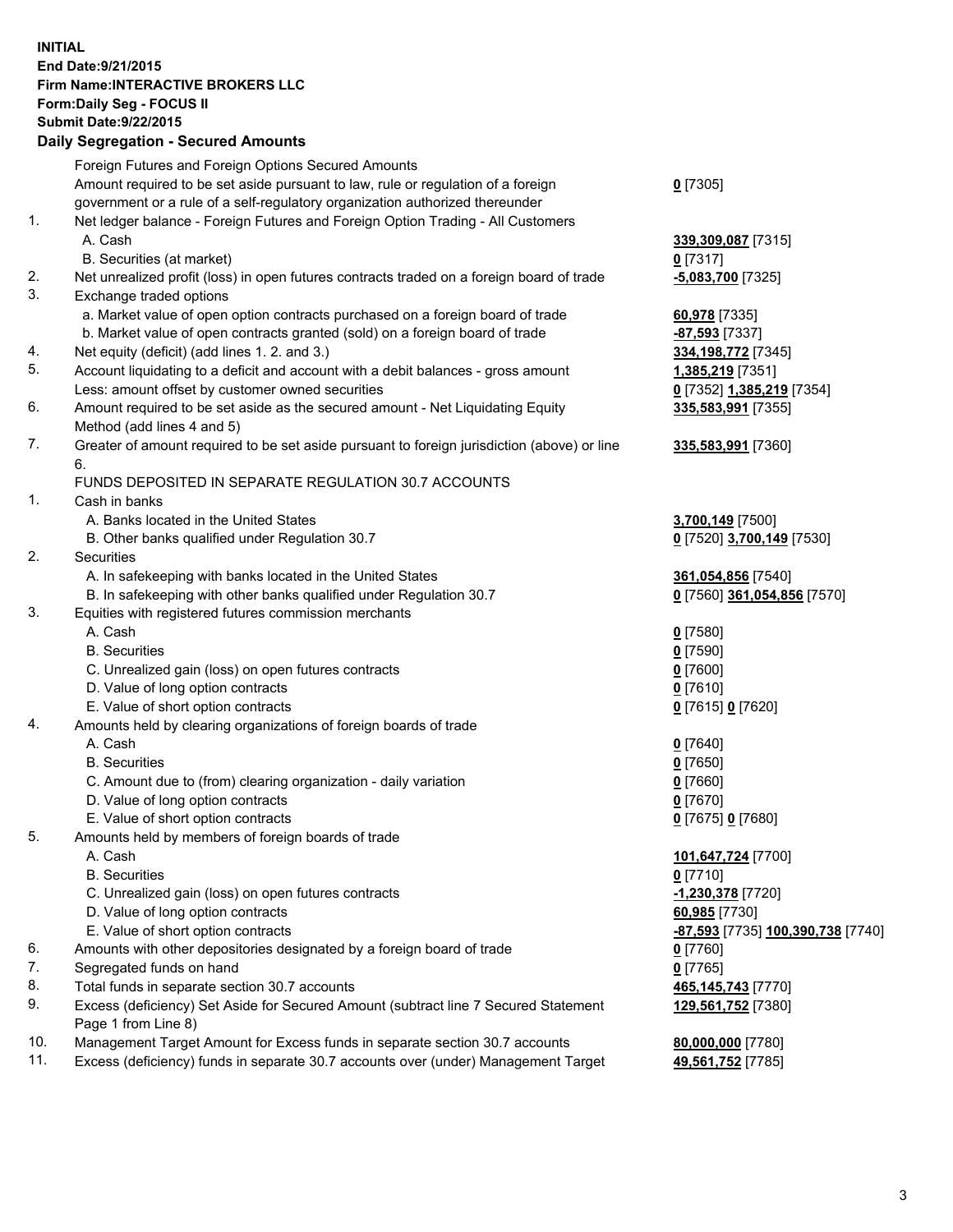**INITIAL End Date:9/21/2015 Firm Name:INTERACTIVE BROKERS LLC Form:Daily Seg - FOCUS II Submit Date:9/22/2015 Daily Segregation - Segregation Statement** SEGREGATION REQUIREMENTS(Section 4d(2) of the CEAct) 1. Net ledger balance A. Cash **2,675,027,368** [7010] B. Securities (at market) **0** [7020] 2. Net unrealized profit (loss) in open futures contracts traded on a contract market **-64,219,429** [7030] 3. Exchange traded options A. Add market value of open option contracts purchased on a contract market **75,179,105** [7032] B. Deduct market value of open option contracts granted (sold) on a contract market **-133,872,700** [7033] 4. Net equity (deficit) (add lines 1, 2 and 3) **2,552,114,344** [7040] 5. Accounts liquidating to a deficit and accounts with debit balances - gross amount **68,545** [7045] Less: amount offset by customer securities **0** [7047] **68,545** [7050] 6. Amount required to be segregated (add lines 4 and 5) **2,552,182,889** [7060] FUNDS IN SEGREGATED ACCOUNTS 7. Deposited in segregated funds bank accounts A. Cash **356,767,610** [7070] B. Securities representing investments of customers' funds (at market) **1,501,782,192** [7080] C. Securities held for particular customers or option customers in lieu of cash (at market) **0** [7090] 8. Margins on deposit with derivatives clearing organizations of contract markets A. Cash **17,791,780** [7100] B. Securities representing investments of customers' funds (at market) **952,267,108** [7110] C. Securities held for particular customers or option customers in lieu of cash (at market) **0** [7120] 9. Net settlement from (to) derivatives clearing organizations of contract markets **-8,895,599** [7130] 10. Exchange traded options A. Value of open long option contracts **75,158,443** [7132] B. Value of open short option contracts **-133,852,081** [7133] 11. Net equities with other FCMs A. Net liquidating equity **0** [7140] B. Securities representing investments of customers' funds (at market) **0** [7160] C. Securities held for particular customers or option customers in lieu of cash (at market) **0** [7170] 12. Segregated funds on hand **0** [7150] 13. Total amount in segregation (add lines 7 through 12) **2,761,019,453** [7180] 14. Excess (deficiency) funds in segregation (subtract line 6 from line 13) **208,836,564** [7190] 15. Management Target Amount for Excess funds in segregation **155,000,000** [7194] 16. Excess (deficiency) funds in segregation over (under) Management Target Amount **53,836,564** [7198]

Excess